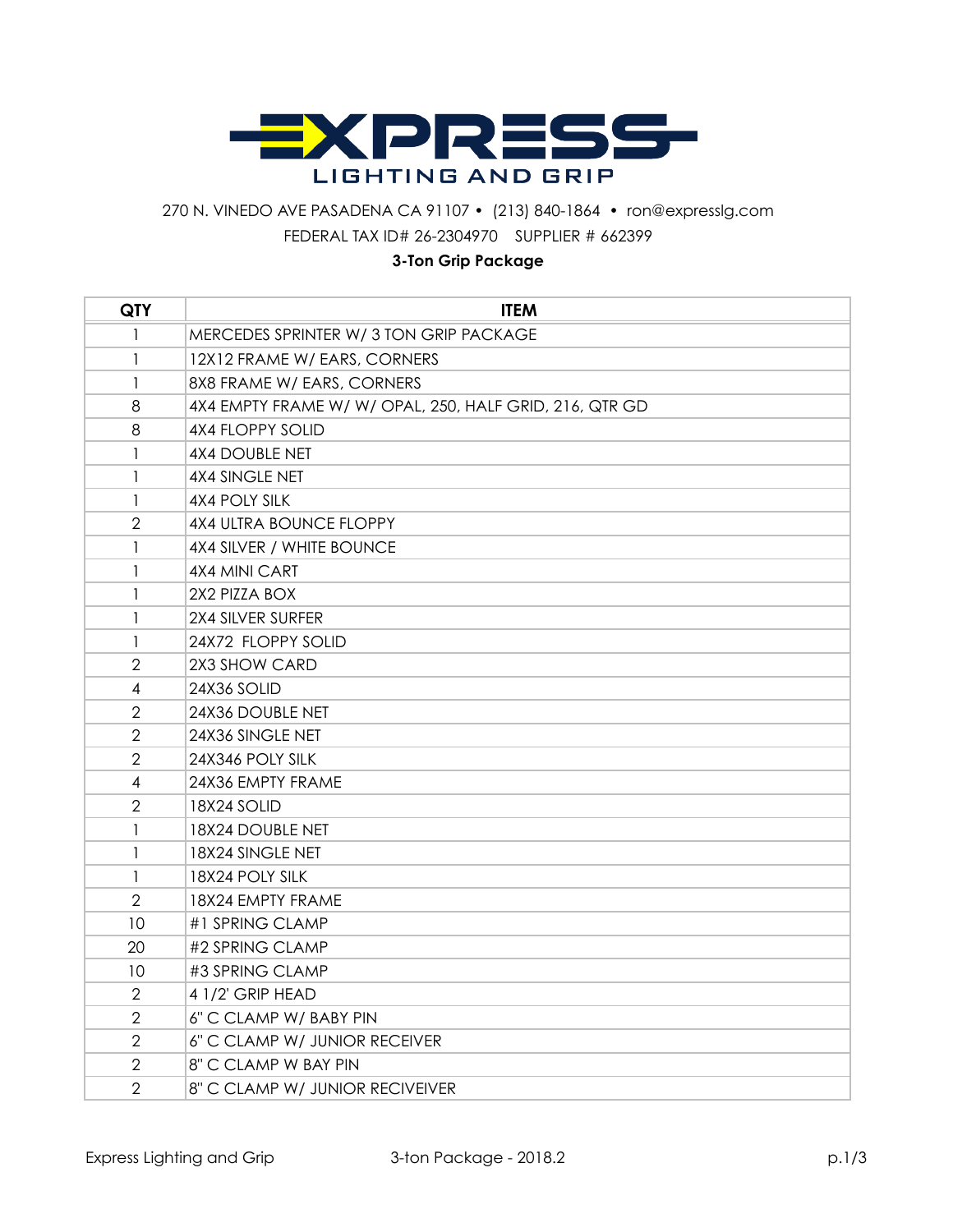| 6                        | <b>END JAW CARDELINI</b>            |
|--------------------------|-------------------------------------|
| $\overline{2}$           | CHAIN VISE GRIP W/ BABY PIN         |
| $\mathbf{2}$             | <b>PLATYPUS</b>                     |
| $\overline{2}$           | <b>BABY PIPE CLAMP</b>              |
| $\overline{2}$           | <b>JUNIOR PIPE CLAMP</b>            |
| $\overline{4}$           | <b>BABY NAIL PLATE</b>              |
| $\overline{2}$           | <b>JUNIOR NAIL ON PLATE</b>         |
| $\overline{2}$           | <b>JUNIOR SPUD ADAPTER</b>          |
| 1                        | <b>BABY OFFSET</b>                  |
| 1                        | <b>JUNIOR OFFSET</b>                |
| $\overline{2}$           | MAFFER CLAMP W/ BABY PIN            |
| $\overline{2}$           | <b>MENACE ARM KIT</b>               |
| $\overline{2}$           | <b>BULL PRICKS</b>                  |
| 1                        | <b>SAPLE GUN</b>                    |
| $\overline{2}$           | <b>SCISSOR CLIP</b>                 |
| $\mathbf{1}$             | <b>HAND SAW</b>                     |
| 10                       | <b>SAFETY CHAIN</b>                 |
| 1                        | SET OF ALLEN WRENCHES               |
| $\mathbf{1}$             | <b>BOX OF 1" SCREWS</b>             |
| 1                        | <b>BAG OF VARIOUS ZIP TIES</b>      |
| 1                        | C WRENCH                            |
| 1                        | <b>SMALL HAMMER</b>                 |
| $\mathbf{1}$             | 25FT. MEASURING TAPE                |
| $\overline{2}$           | 4X4 SHINNY BOARD                    |
| 1                        | <b>4X4 MIRROR BOARD</b>             |
| 1                        | C STAND CART                        |
| 14                       | 40" C STAND W/ LONG ARM, GOBO HEAD  |
| 4                        | 20" C STAND W/ SHORT ARM, GOBO HEAD |
| $\overline{4}$           | LOW COMBO STAND                     |
| 4                        | REGULAR THREE RISER COMBO STAND     |
| 6                        | <b>GRIP THREE RISER COMBO STAND</b> |
| 4                        | <b>HI ROLLER</b>                    |
| 6                        | SET OF COMBO STAND WHEELS           |
| 2                        | THREE RISER STEEL BABY STAND        |
| $\overline{2}$           | 12" FURNITURE CLAMP W/ BAY PIN      |
| 1                        | 12 CUP BLOCKS W/ HOLDER             |
| 1                        | <b>CRATE OF CRIBBING</b>            |
| 1                        | <b>CRATE OF WEDGES</b>              |
| $\overline{\mathcal{A}}$ | <b>FURNITURE PAD</b>                |
| 6                        | FULL APPLE BOX                      |
| 6                        | <b>HALF APPLE BOX</b>               |
| 6                        | QUARTER APPLE BOX                   |